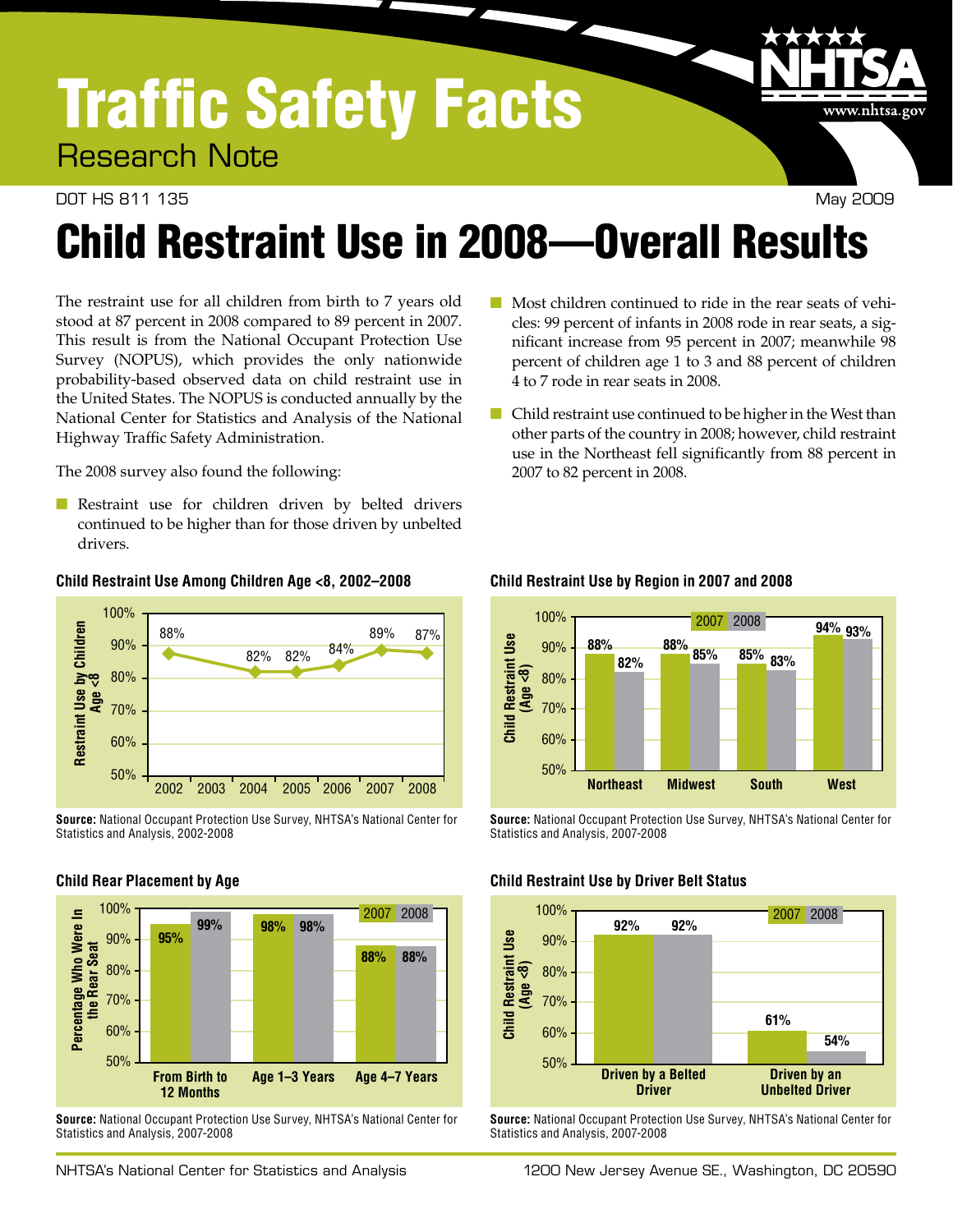| GINIU NESUANII OSE NI FASSENYEI MOLOI VENIGIES, DY MAJOI GNAIAGEISUGS |                                      | 2007<br>2008                                                                           |                                      |                                                                                        | 2007-2008 Change                                       |                                                         |
|-----------------------------------------------------------------------|--------------------------------------|----------------------------------------------------------------------------------------|--------------------------------------|----------------------------------------------------------------------------------------|--------------------------------------------------------|---------------------------------------------------------|
| <b>Child Passenger Group1</b>                                         | <b>Restraint</b><br>Use <sup>2</sup> | <b>Confidence</b><br><b>That Use Is</b><br><b>High or Low</b><br>in Group <sup>3</sup> | <b>Restraint</b><br>Use <sup>2</sup> | <b>Confidence</b><br><b>That Use Is</b><br><b>High or Low</b><br>in Group <sup>3</sup> | <b>Change in</b><br><b>Percentage</b><br><b>Points</b> | <b>Confidence in</b><br>a Change in<br>Use <sup>4</sup> |
| All Child Passengers (From Birth to 7 Years)                          | 89%                                  |                                                                                        | 87%                                  |                                                                                        | $-2$                                                   | 65%                                                     |
| <b>Children Driven by</b>                                             |                                      |                                                                                        |                                      |                                                                                        |                                                        |                                                         |
| a Belted Driver                                                       | 92%                                  | 100%                                                                                   | 92%                                  | 100%                                                                                   | 0                                                      | 54%                                                     |
| an Unbelted Driver                                                    | 61%                                  | 100%                                                                                   | 54%                                  | 100%                                                                                   | $-7$                                                   | 74%                                                     |
| a Male Driver                                                         | 86%                                  | 97%                                                                                    | 85%                                  | 93%                                                                                    | $-1$                                                   | 29%                                                     |
| a Female Driver                                                       | 90%                                  | 97%                                                                                    | 88%                                  | 93%                                                                                    | $-2$                                                   | 60%                                                     |
| a Driver Age 16-24                                                    | 87%                                  | 73%                                                                                    | 88%                                  | 65%                                                                                    | 1                                                      | 23%                                                     |
| a Driver Age 25-69                                                    | 89%                                  | 85%                                                                                    | 87%                                  | 68%                                                                                    | $-2$                                                   | 72%                                                     |
| a Driver Age 70+                                                      | 81%                                  | 83%                                                                                    | 90%                                  | 72%                                                                                    | 9                                                      | 71%                                                     |
| a White Driver                                                        | 91%                                  | 100%                                                                                   | 89%                                  | 100%                                                                                   | $-2$                                                   | 71%                                                     |
| a Black Driver                                                        | 80%                                  | 99%                                                                                    | 76%                                  | 100%                                                                                   | $-4$                                                   | 67%                                                     |
| a Driver of Another Race                                              | 86%                                  | 89%                                                                                    | 86%                                  | 70%                                                                                    | $\overline{0}$                                         | 3%                                                      |
| Children in                                                           |                                      |                                                                                        |                                      |                                                                                        |                                                        |                                                         |
| the Front Seat                                                        | 75%                                  | 100%                                                                                   | 74%                                  | 100%                                                                                   | -1                                                     | 12%                                                     |
| the Rear Seat                                                         | 90%                                  | 100%                                                                                   | 88%                                  | 100%                                                                                   | $-2$                                                   | 71%                                                     |
| <b>Child Passengers on</b>                                            |                                      |                                                                                        |                                      |                                                                                        |                                                        |                                                         |
| Expressways                                                           | 90%                                  | 75%                                                                                    | 91%                                  | 100%                                                                                   |                                                        | 72%                                                     |
| <b>Surface Streets</b>                                                | 88%                                  | 75%                                                                                    | 85%                                  | 100%                                                                                   | $-3$                                                   | 80%                                                     |
| <b>Child Passengers Traveling in</b>                                  |                                      |                                                                                        |                                      |                                                                                        |                                                        |                                                         |
| <b>Fast Traffic</b>                                                   | 89%                                  | 53%                                                                                    | 88%                                  | 78%                                                                                    | -1                                                     | 17%                                                     |
| <b>Medium-Speed Traffic</b>                                           | 88%                                  | 56%                                                                                    | 89%                                  | 90%                                                                                    | 1                                                      | 25%                                                     |
| <b>Slow Traffic</b>                                                   | 89%                                  | 51%                                                                                    | 84%                                  | 96%                                                                                    | $-5$                                                   | 91%                                                     |
| <b>Child Passengers Traveling in</b>                                  |                                      |                                                                                        |                                      |                                                                                        |                                                        |                                                         |
| <b>Heavy Traffic</b>                                                  | <b>NA</b>                            | <b>NA</b>                                                                              | <b>NA</b>                            | <b>NA</b>                                                                              | <b>NA</b>                                              | <b>NA</b>                                               |
| <b>Moderately Dense Traffic</b>                                       | 93%                                  | 92%                                                                                    | 93%                                  | 82%                                                                                    | 0                                                      | $1\%$                                                   |
| <b>Light Traffic</b>                                                  | 88%                                  | 97%                                                                                    | 87%                                  | 78%                                                                                    | -1                                                     | 58%                                                     |
| <b>Child Passengers Traveling Through</b>                             |                                      |                                                                                        |                                      |                                                                                        |                                                        |                                                         |
| <b>Light Precipitation</b>                                            | 92%                                  | 84%                                                                                    | 81%                                  | 93%                                                                                    | $-11$                                                  | 95%                                                     |
| Fog                                                                   | 99%                                  | 100%                                                                                   | <b>NA</b>                            | <b>NA</b>                                                                              | <b>NA</b>                                              | $\overline{\mathsf{NA}}$                                |
| <b>Clear Weather Conditions</b>                                       | 88%                                  | 94%                                                                                    | 87%                                  | 92%                                                                                    | -1                                                     | 34%                                                     |
| <b>Child Passengers in</b>                                            |                                      |                                                                                        |                                      |                                                                                        |                                                        |                                                         |
| <b>Passenger Cars</b>                                                 | 88%                                  | 83%                                                                                    | 86%                                  | 73%                                                                                    | $-2$                                                   | 45%                                                     |
| Vans & SUVs                                                           | 91%                                  | 100%                                                                                   | 90%                                  | 98%                                                                                    | $-1$                                                   | 56%                                                     |
| <b>Pickup Trucks</b>                                                  | 76%                                  | 99%                                                                                    | 73%                                  | 99%                                                                                    | $-3$                                                   | 25%                                                     |
| <b>Child Passengers in the</b>                                        |                                      |                                                                                        |                                      |                                                                                        |                                                        |                                                         |
| Northeast                                                             | 88%                                  | 61%                                                                                    | 82%                                  | 98%                                                                                    | $-6$                                                   | 95%                                                     |
| <b>Midwest</b>                                                        | 88%                                  | 58%                                                                                    | 85%                                  | 79%                                                                                    | $-3$                                                   | 60%                                                     |
| <b>South</b>                                                          | 85%                                  | 97%                                                                                    | 83%                                  | 96%                                                                                    | $-2$                                                   | 48%                                                     |
| <b>West</b>                                                           | 94%                                  |                                                                                        | 93%                                  |                                                                                        | -1                                                     | 27%                                                     |
|                                                                       |                                      | 100%                                                                                   |                                      | 100%                                                                                   |                                                        |                                                         |
| <b>Child Passengers in</b>                                            |                                      |                                                                                        |                                      |                                                                                        |                                                        | 0%                                                      |
| <b>Urban Areas</b>                                                    | 85%                                  | 89%                                                                                    | 85%                                  | 81%                                                                                    | $\overline{0}$                                         |                                                         |
| <b>Suburban Areas</b>                                                 | 91%                                  | 99%                                                                                    | 89%                                  | 98%                                                                                    | $-2$                                                   | 64%                                                     |
| <b>Rural Areas</b>                                                    | 86%                                  | 86%                                                                                    | 83%                                  | 96%                                                                                    | $-3$                                                   | 73%                                                     |
| <b>Child Passengers Traveling During</b>                              |                                      |                                                                                        |                                      |                                                                                        |                                                        |                                                         |
| Weekdays                                                              | 90%                                  | 97%                                                                                    | 88%                                  | 83%                                                                                    | $-2$                                                   | 76%                                                     |
| <b>Rush Hours</b>                                                     | 91%                                  | 92%                                                                                    | 90%                                  | 97%                                                                                    | $-1$                                                   | 53%                                                     |
| <b>Nonrush Hours</b>                                                  | 89%                                  | 92%                                                                                    | 86%                                  | 97%                                                                                    | $-3$                                                   | 70%                                                     |
| <b>Weekends</b>                                                       | 86%                                  | 97%                                                                                    | 85%                                  | 83%                                                                                    | $-1$                                                   | 19%                                                     |

#### **Child Restraint Use in Passenger Motor Vehicles, by Major Characteristics**

1 Passengers under 8 years old observed between 7 a.m. and 6 p.m. in the right-front seat or the second row of seats in passenger vehicles with no commercial or government markings that are stopped at a stop sign or stop light. Age, gender, and racial classifications are based on the subjective assessments of roadside observers.

2 Use of child safety seats (front- or rear-facing), booster seats, and seat belts.

<sup>3</sup> The level of statistical confidence that use in the passenger group (e.g., child passengers in the Northeast) is higher or lower than use in the corresponding complementary passenger group (e.g., combined child passengers in the Midwest, in the South and in the West). Confidence levels that meet or exceed 90 percent are formatted in boldface type. Confidence levels are rounded to the nearest percentage point, and so levels reported as "100 percent" confidence are between 99.5 percent and 100.0 percent.

4 The degree of statistical confidence that the 2008 use rate is different from the 2007 rate. Confidence levels that meet or exceed 90 percent are formatted in boldface type. NA: Data not sufficient to produce a reliable estimate.

**Source:** National Occupant Protection Use Survey, National Highway Traffic Safety Administration, National Center for Statistics and Analysis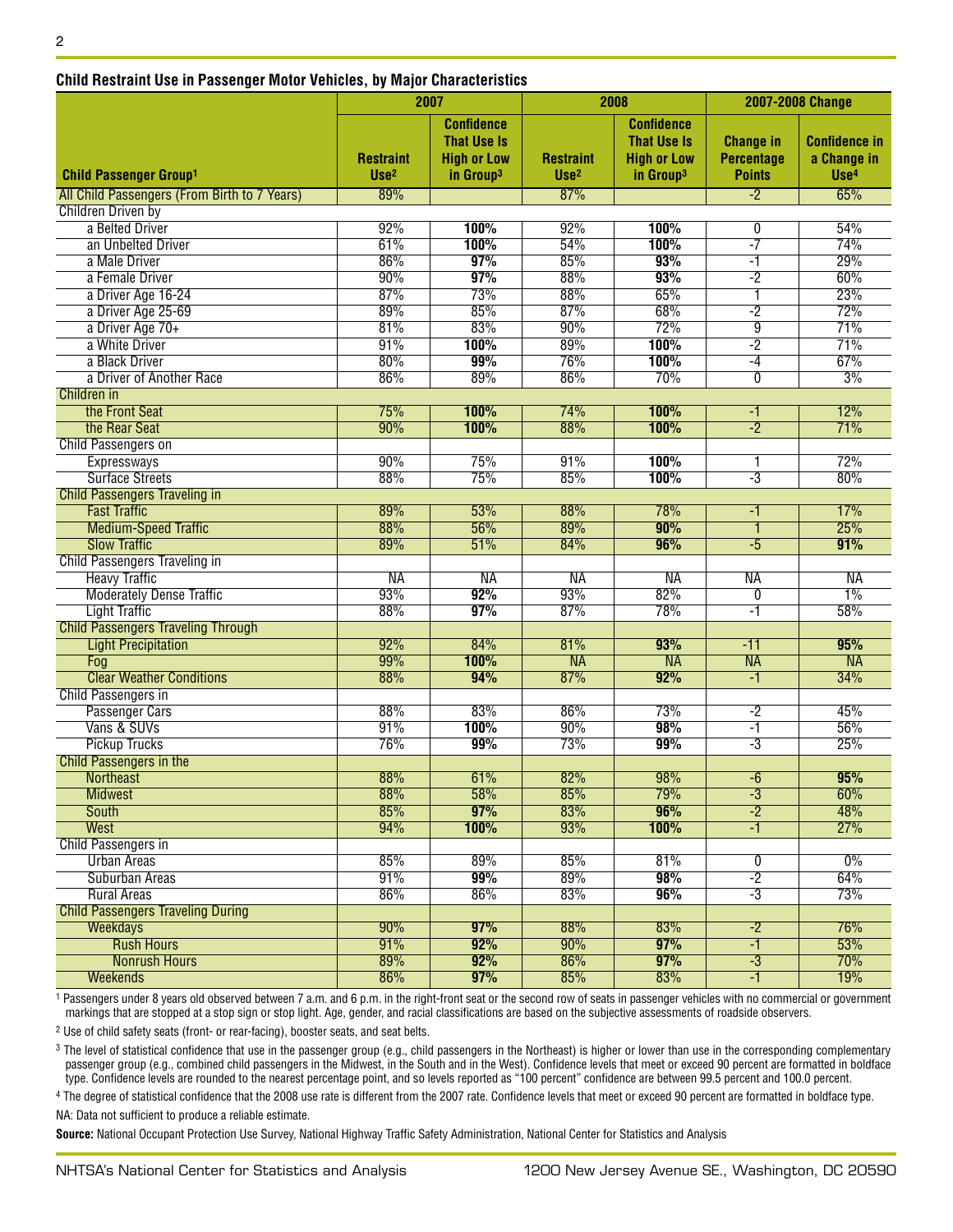| The Percent of Children Who Ride in the Rear Seat, by Major Characteristics |  |
|-----------------------------------------------------------------------------|--|
|-----------------------------------------------------------------------------|--|

|                                                                   | 2007                       |                           | 2008                       |                           | <b>2007-2008 Change</b> |                        |
|-------------------------------------------------------------------|----------------------------|---------------------------|----------------------------|---------------------------|-------------------------|------------------------|
|                                                                   |                            |                           |                            |                           |                         | <b>Confidence</b>      |
|                                                                   | <b>Percentage</b>          | <b>Confidence That</b>    | <b>Percentage</b>          | <b>Confidence That</b>    | <b>Change in</b>        | in a Change            |
|                                                                   |                            |                           |                            |                           |                         |                        |
|                                                                   | <b>Who Were in</b>         | <b>Use Is High or</b>     | <b>Who Were in</b>         | <b>Use Is High or</b>     | <b>Percentage</b>       | in Rear Seat           |
| <b>Child Passengers Group1</b>                                    | the Rear Seat <sup>2</sup> | Low in Group <sup>3</sup> | the Rear Seat <sup>2</sup> | Low in Group <sup>3</sup> | <b>Points</b>           | Occupancy <sup>4</sup> |
| All Child Passengers (From Birth to 7 Years)                      | 92%                        |                           | 93%                        |                           |                         | 40%                    |
| Age <1 (Infants)                                                  | $\frac{1}{95\%}$           | 93%                       | 99%                        | 100%                      | 4                       | 98%                    |
| Age 1-3                                                           | 98%                        | 100%                      | 98%                        | 100%                      | $\overline{0}$          | 1%                     |
| Age 4-7                                                           | 88%                        | 100%                      | 88%                        | 100%                      | 0                       | 5%                     |
| Child Passengers in States With <sup>5</sup>                      |                            |                           |                            |                           |                         |                        |
| Law Requiring Children Ages <6 Be in                              |                            |                           |                            |                           |                         |                        |
| the Rear Seat                                                     | 92%                        | 64%                       | 94%                        | 85%                       | $\overline{c}$          | 65%                    |
| No Such Law                                                       | 93%                        | 64%                       | 93%                        | 85%                       | $\overline{0}$          | 7%                     |
| <b>Children Driven by</b>                                         |                            |                           |                            |                           |                         |                        |
| a Belted Driver                                                   | 93%                        | 99%                       | 93%                        | 82%                       | $\overline{0}$          | 3%                     |
| an Unbelted Driver                                                | 87%                        | 99%                       | 91%                        | 82%                       | 4                       | 71%                    |
| a Male Driver                                                     | 92%                        | 52%                       | 93%                        | 57%                       |                         | 37%                    |
| a Female Driver                                                   | 93%                        | 52%                       | 93%                        | 57%                       | $\mathbf{0}$            | 24%                    |
| a Driver Age 16-24                                                | 96%                        | 100%                      | 95%                        | 98%                       | -1                      | 44%                    |
| a Driver Age 25-69                                                |                            | 94%                       | 93%                        | 99%                       |                         | 27%                    |
| a Driver Age 70+                                                  | $\frac{92\%}{85\%}$        | 89%                       | 98%                        | 99%                       | $\overline{13}$         | 94%                    |
| a White Driver                                                    |                            | 79%                       | 94%                        | 99%                       |                         | 84%                    |
| a Black Driver                                                    | 93%                        | 51%                       | 93%                        | 55%                       | $\overline{0}$          | 4%                     |
| a Driver of Another Race                                          | 91%                        | 78%                       | 88%                        | 99%                       | $-3$                    | 66%                    |
| <b>Child Passengers on</b>                                        |                            |                           |                            |                           |                         |                        |
| <b>Expressways</b>                                                | 95%                        | 99%                       | 94%                        | 74%                       | -1                      | 43%                    |
| <b>Surface Streets</b>                                            | 91%                        | 99%                       | 93%                        | 74%                       | $\overline{2}$          | 76%                    |
| <b>Child Passengers Traveling in</b>                              |                            |                           |                            |                           |                         |                        |
| <b>Fast Traffic</b>                                               | 91%                        | 81%                       | 94%                        | 89%                       | $\overline{3}$          | 89%                    |
| <b>Medium-Speed Traffic</b>                                       | 93%                        | 63%                       | 94%                        | 76%                       | 1                       | 35%                    |
| <b>Slow Traffic</b>                                               | 93%                        | 81%                       | 91%                        | 94%                       | $-2$                    | 73%                    |
| <b>Child Passengers Traveling in</b>                              |                            |                           |                            |                           |                         |                        |
| <b>Heavy Traffic</b>                                              | <b>NA</b>                  | NA                        | NA                         | <b>NA</b>                 | NА                      | NA                     |
|                                                                   | 97%                        | 99%                       | 82%                        | 80%                       | $-15$                   | 73%                    |
| <b>Moderately Dense Traffic</b>                                   | 92%                        | 100%                      | 93%                        | 79%                       |                         | 74%                    |
| <b>Light Traffic</b><br><b>Child Passengers Traveling Through</b> |                            |                           |                            |                           |                         |                        |
| <b>Light Precipitation</b>                                        | 97%                        | 99%                       | 88%                        | 89%                       | $-9$                    | 95%                    |
| Foa                                                               | <b>NA</b>                  | <b>NA</b>                 | <b>NA</b>                  | <b>NA</b>                 | <b>NA</b>               | <b>NA</b>              |
| <b>Clear Weather Conditions</b>                                   | 92%                        | 100%                      | 93%                        | 89%                       |                         | 78%                    |
| <b>Child Passengers in</b>                                        |                            |                           |                            |                           |                         |                        |
| Passenger Cars                                                    | 94%                        | 99%                       | 93%                        | 56%                       | -1                      | 65%                    |
| Vans & SUVs                                                       | 95%                        | 100%                      | 94%                        | 97%                       | -1                      | 42%                    |
| <b>Pickup Trucks</b>                                              | 64%                        | 100%                      | 84%                        | 100%                      | 20                      | 100%                   |
| <b>Child Passengers in the</b>                                    |                            |                           |                            |                           |                         |                        |
| <b>Northeast</b>                                                  | 93%                        | 72%                       | 93%                        | 57%                       | $\mathbf{0}$            | 27%                    |
| <b>Midwest</b>                                                    |                            | 55%                       | 91%                        | 89%                       | $\overline{2}$          | 62%                    |
|                                                                   | 93%                        | 53%                       | 95%                        | 91%                       | $\overline{2}$          | 75%                    |
| South<br><b>West</b>                                              | 92%                        | 68%                       | 92%                        | 71%                       | $\overline{0}$          | 30%                    |
|                                                                   |                            |                           |                            |                           |                         |                        |
| <b>Child Passengers in</b>                                        | 91%                        | 79%                       | 90%                        | 94%                       |                         | 23%                    |
| Urban Areas<br>Suburban Areas                                     | 95%                        | 99%                       |                            | 98%                       | -1<br>-1                | 34%                    |
| <b>Rural Areas</b>                                                | 89%                        | 95%                       | 94%<br>92%                 | 79%                       | 3                       |                        |
|                                                                   |                            |                           |                            |                           |                         | 80%                    |
| <b>Child Passengers Traveling During</b>                          |                            |                           |                            |                           |                         |                        |
| Weekdays                                                          | 93%                        | 82%                       | 92%                        | 100%                      | -1                      | 64%                    |
| <b>Rush Hours</b>                                                 | 94%                        | 96%                       | 91%                        | 79%                       | $-3$                    | 95%                    |
| <b>Nonrush Hours</b>                                              | 92%                        | 96%                       | 93%                        | 79%                       |                         | 31%                    |
| <b>Weekends</b>                                                   | 91%                        | 82%                       | 95%                        | 100%                      | 4                       | 95%                    |
| Child Passengers in a                                             |                            |                           |                            |                           |                         |                        |
| Rear-Facing Car Seat                                              | 93%                        | 62%                       | 98%                        | 100%                      | 5                       | 93%                    |
| Front-Facing Car Seat                                             | 99%                        | 100%                      | 99%                        | 100%                      | $\overline{0}$          | 13%                    |
| High-Backed Booster Seat                                          | 94%                        | 70%                       | 99%                        | 100%                      | 5                       | 85%                    |
| Seat belt or Backless Booster Seat                                | 89%                        | 100%                      | 87%                        | 100%                      | $-2$                    | 73%                    |
| No Restraint Observed                                             | 84%                        | 100%                      | 86%                        | 100%                      | $\overline{2}$          | 50%                    |

1 Passengers under 8 years old observed between 7 a.m. and 6 p.m. in the right-front seat or the second row of seats in passenger vehicles with no commercial or government markings that are stopped at a stop sign or stoplight. Age, gender, and racial classifications are based on the subjective assessments of roadside observers.<br><sup>2</sup> The percentage of the child passenger group who w

<sup>3</sup> The level of statistical confidence that use in the passenger group (e.g., child passengers in the Northeast) is higher or lower than use in the corresponding complementary passenger group (e.g., combined child passengers in the Midwest, in the South and in the West). Confidence levels that meet or exceed 90 percent are formatted in boldface type. Confidence levels are rounded to the nearest percentage point, and so levels reported as "100 percent" confidence are between 99.5 percent and 100.0 percent.

4 The degree of statistical confidence that the percentage of the child passenger group who were in the rear seat in 2008 is different from the analogous percentage from 2007. 5 Use rates reflect the law in effect at the time data was collected.

NA: Data not sufficient to produce a reliable estimate.

**Source:** National Occupant Protection Use Survey, National Highway Traffic Safety Administration, National Center for Statistics and Analysis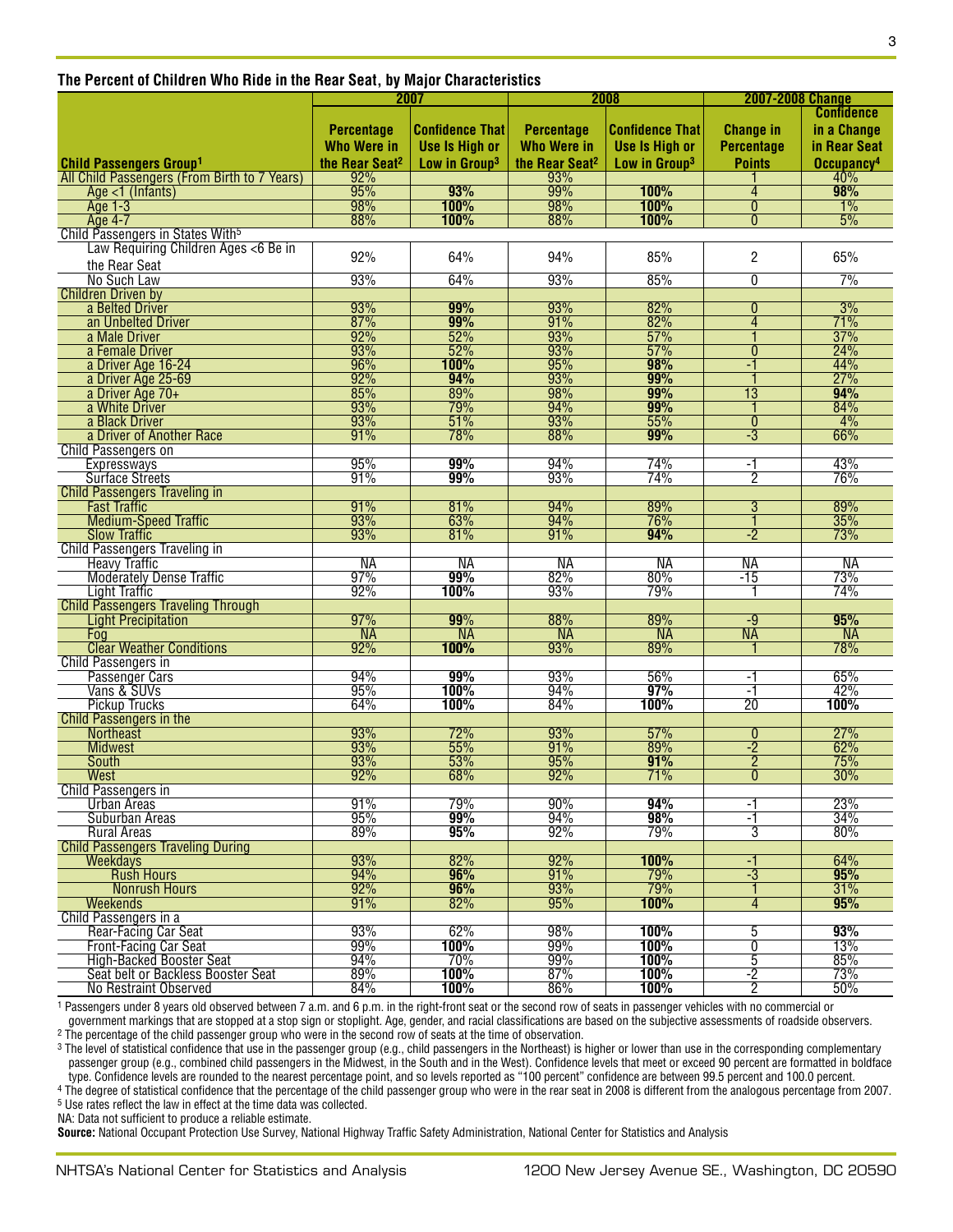| Child Restraint Use in Passenger Motor Vehicles, by Age and Uther Characteristics |                                  |                                                                              |                                          |                                                                              |                                                        |                                                 |
|-----------------------------------------------------------------------------------|----------------------------------|------------------------------------------------------------------------------|------------------------------------------|------------------------------------------------------------------------------|--------------------------------------------------------|-------------------------------------------------|
|                                                                                   |                                  | 2007                                                                         |                                          | 2008                                                                         | 2007-2008 Change                                       |                                                 |
| <b>Child Passenger Group1</b>                                                     | <b>Restraint Use<sup>2</sup></b> | <b>Confidence That</b><br><b>Use Is High or</b><br>Low in Group <sup>3</sup> | <b>Restraint Use<sup>2</sup></b>         | <b>Confidence That</b><br><b>Use Is High or</b><br>Low in Group <sup>3</sup> | <b>Change in</b><br><b>Percentage</b><br><b>Points</b> | <b>Confidence in a</b><br><b>Change in Use4</b> |
|                                                                                   |                                  |                                                                              | <b>Infants (From Birth to 12 Months)</b> |                                                                              |                                                        |                                                 |
| <b>Infants Driven by</b>                                                          |                                  |                                                                              |                                          |                                                                              |                                                        |                                                 |
| a Belted Driver                                                                   | 99%                              | 96%                                                                          | 98%                                      | 57%                                                                          | -1                                                     | 79%                                             |
| an Unbelted Driver                                                                | 88%                              | 96%                                                                          | 98%                                      | 57%                                                                          | $\overline{10}$                                        | 85%                                             |
| a Male Driver<br>a Female Driver                                                  | 96%<br>99%                       | 92%<br>92%                                                                   | 97%<br>99%                               | 86%<br>86%                                                                   | $\overline{0}$                                         | 24%<br>9%                                       |
| Infants in                                                                        |                                  |                                                                              |                                          |                                                                              |                                                        |                                                 |
| Passenger Cars                                                                    | 97%                              | 72%                                                                          | 98%                                      | 56%                                                                          |                                                        | 44%                                             |
| Vans & SUVs                                                                       | 99%                              | 98%                                                                          | 98%                                      | 63%                                                                          | -1                                                     | 70%                                             |
| <b>Pickup Trucks</b>                                                              | NА                               | <b>NA</b>                                                                    | <b>NA</b>                                | <b>NA</b>                                                                    | <b>NA</b>                                              | <b>NA</b>                                       |
| Infants in the                                                                    |                                  |                                                                              |                                          |                                                                              |                                                        |                                                 |
| Northeast                                                                         | 97%                              | 60%                                                                          | 97%                                      | 79%                                                                          | $\overline{0}$                                         | 17%                                             |
| <b>Midwest</b>                                                                    | 100%                             | <b>UA</b>                                                                    | 100%                                     | <b>UA</b>                                                                    | $\overline{0}$                                         | <b>UA</b>                                       |
| <b>South</b><br>West                                                              | 96%<br>100%                      | 88%<br>97%                                                                   | 99%<br>97%                               | 93%<br>90%                                                                   | $\overline{3}$<br>$\overline{-3}$                      | 78%<br>91%                                      |
| Infants in                                                                        |                                  |                                                                              |                                          |                                                                              |                                                        |                                                 |
| <b>Urban Areas</b>                                                                | 99%                              | 90%                                                                          | 98%                                      | 55%                                                                          | -1                                                     | 66%                                             |
| Suburban Areas                                                                    | 98%                              | 66%                                                                          | 98%                                      | 64%                                                                          | $\overline{0}$                                         | 12%                                             |
| <b>Rural Areas</b>                                                                | 96%                              | 78%                                                                          | 98%                                      | 61%                                                                          | $\overline{2}$                                         | 39%                                             |
|                                                                                   |                                  |                                                                              | <b>Children Age 1-3 Years</b>            |                                                                              |                                                        |                                                 |
| Children Age 1-3 Driven by                                                        |                                  |                                                                              |                                          |                                                                              |                                                        |                                                 |
| a Belted Driver                                                                   | 96%                              | 100%                                                                         | 95%                                      | 100%                                                                         | -1                                                     | 24%                                             |
| an Unbelted Driver                                                                | 69%                              | 100%                                                                         | 73%                                      | 100%                                                                         | $\overline{4}$                                         | 29%                                             |
| a Male Driver<br>a Female Driver                                                  | 91%<br>94%                       | 82%<br>82%                                                                   | 93%<br>93%                               | 52%<br>52%                                                                   | $\overline{2}$<br>-1                                   | 46%<br>24%                                      |
| Children Age 1-3 in                                                               |                                  |                                                                              |                                          |                                                                              |                                                        |                                                 |
| Passenger Cars                                                                    | 91%                              | 87%                                                                          | 90%                                      | 100%                                                                         | -1                                                     | 14%                                             |
| Vans & SUVs                                                                       | 97%                              | 100%                                                                         | 97%                                      | 100%                                                                         | $\mathbf{0}$                                           | 8%                                              |
| <b>Pickup Trucks</b>                                                              | 73%                              | 94%                                                                          | 89%                                      | 81%                                                                          | 16                                                     | 70%                                             |
| Children Age 1-3 in the                                                           |                                  |                                                                              |                                          |                                                                              |                                                        |                                                 |
| <b>Northeast</b>                                                                  | 89%                              | 83%                                                                          | 88%                                      | 90%                                                                          | $-1$                                                   | 12%                                             |
| <b>Midwest</b>                                                                    | 94%                              | 78%                                                                          | 93%                                      | 53%                                                                          | $-1$                                                   | 32%                                             |
| <b>South</b><br><b>West</b>                                                       | 91%<br>96%                       | 77%<br>97%                                                                   | 91%<br>96%                               | 91%<br>99%                                                                   | $\bf{0}$<br>$\overline{0}$                             | 3%<br>12%                                       |
| Children Age 1-3 in                                                               |                                  |                                                                              |                                          |                                                                              |                                                        |                                                 |
| <b>Urban Areas</b>                                                                | 92%                              | 62%                                                                          | 85%                                      | 100%                                                                         | $-7$                                                   | 91%                                             |
| <b>Suburban Areas</b>                                                             | 93%                              | 59%                                                                          | 95%                                      | 99%                                                                          | $\overline{2}$                                         | 71%                                             |
| <b>Rural Areas</b>                                                                | 93%                              | 54%                                                                          | 93%                                      | 52%                                                                          | $\overline{0}$                                         | 7%                                              |
|                                                                                   |                                  |                                                                              | <b>Children Age 4-7 Years</b>            |                                                                              |                                                        |                                                 |
| Children Age 4-7 Driven by                                                        |                                  |                                                                              |                                          |                                                                              |                                                        |                                                 |
| a Belted Driver                                                                   | 89%                              | 100%                                                                         | 87%                                      | 100%                                                                         | $-2$                                                   | 62%                                             |
| an Unbelted Driver<br>a Male Driver                                               | 51%<br>82%                       | 1UU%<br>96%                                                                  | 39%<br>79%                               | 1 UU ‰<br>74%                                                                | -12<br>$-3$                                            | 84%<br>60%                                      |
| a Female Driver                                                                   | 86%                              | 96%                                                                          | 81%                                      | 74%                                                                          | $-5$                                                   | 77%                                             |
| Children Age 4-7 in                                                               |                                  |                                                                              |                                          |                                                                              |                                                        |                                                 |
| <b>Passenger Cars</b>                                                             | 84%                              | 59%                                                                          | 80%                                      | 52%                                                                          | $-4$                                                   | 74%                                             |
| Vans & SUVs                                                                       | 86%                              | 89%                                                                          | 83%                                      | 94%                                                                          | $-3$                                                   | 54%                                             |
| <b>Pickup Trucks</b>                                                              | 74%                              | 91%                                                                          | 65%                                      | 98%                                                                          | -9                                                     | 63%                                             |
| Children Age 4-7 in the                                                           |                                  |                                                                              |                                          |                                                                              |                                                        |                                                 |
| <b>Northeast</b>                                                                  | 86%                              | 68%                                                                          | 78%                                      | 74%                                                                          | $-\sqrt{8}$                                            | 83%                                             |
| <b>Midwest</b>                                                                    | 81%                              | 73%                                                                          | 78%                                      | 73%                                                                          | $-3$                                                   | 53%                                             |
| <b>South</b>                                                                      | 78%                              | 99%<br><b>100%</b>                                                           | 73%<br>89%                               | 99%<br>100%                                                                  | $-5$<br>$-2$                                           | 74%                                             |
| <b>West</b><br>Children Age 4-7 in                                                | 91%                              |                                                                              |                                          |                                                                              |                                                        | 53%                                             |
| <b>Urban Areas</b>                                                                | 77%                              | 96%                                                                          | 80%                                      | 57%                                                                          | $\overline{3}$                                         | 42%                                             |
| Suburban Areas                                                                    | 88%                              | 99%                                                                          | 82%                                      | 91%                                                                          | $-6$                                                   | 87%                                             |
| <b>Rural Areas</b>                                                                | 82%                              | 80%                                                                          | 76%                                      | 91%                                                                          | $-6$                                                   | 87%                                             |

#### **Child Restraint Use in Passenger Motor Vehicles, by Age and Other Characteristics**

<sup>1</sup> Passengers under 8 years old observed between 7 a.m. and 6 p.m. in the right-front seat or the second row of seats in passenger vehicles with no commercial or government markings that are stopped at a stop sign or stoplight. Age, gender, and racial classifications are based on the subjective assessments of roadside observers.

2 Use of child safety seats (front- or rear-facing), booster seats, and seat belts.

<sup>3</sup> The level of statistical confidence that use in the passenger group (e.g., child passengers in the Northeast) is higher or lower than use in the corresponding complementary passenger group (e.g., combined child passengers in the Midwest, in the South and in the West). Confidence levels that meet or exceed 90 percent are formatted in boldface type. Confidence levels are rounded to the nearest percentage point, and so levels reported as "100 percent" confidence are between 99.5 percent and 100.0 percent.

4 The degree of statistical confidence that the percentage of the child passenger group who were in the rear seat in 2008 is different from the analogous percentage from 2007.

NA: Data not sufficient to produce a reliable estimate. UA: Estimate not available. **Source**: NOPUS, 2007-2008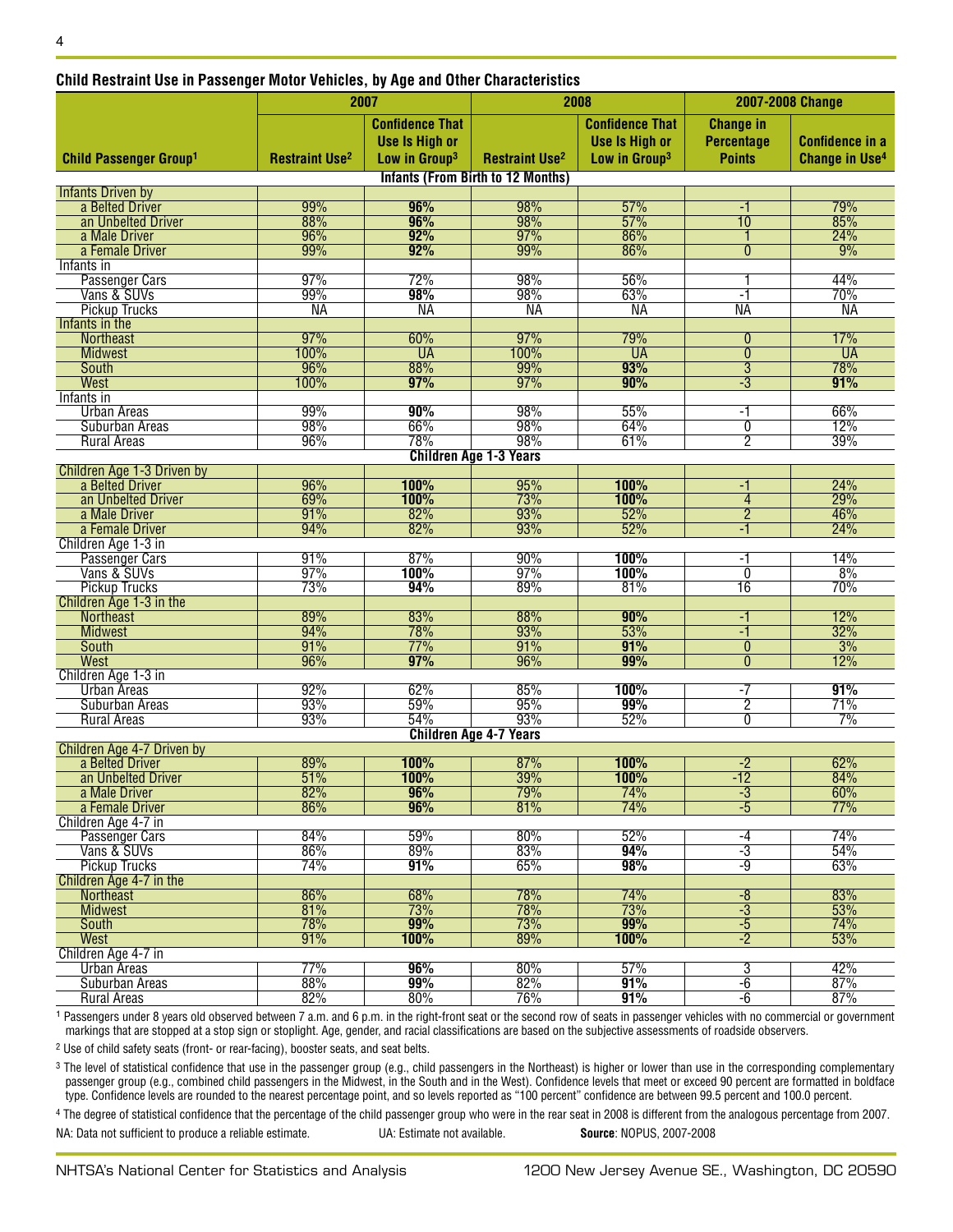# **Child Restraint Use by Age**

In May 2009, NHTSA published the 2008 restraint use rates for children under 12 by age as follows: children from birth to 12 months, 99 percent; children age 1 to 3 years old, 92 percent; children age 4 to 7 years old, 89 percent; and children 8 to 12 years old, 85 percent. These rates are from the 2008 National Survey of the Use of Booster Seats (NSUBS), another survey conducted by NHTSA. Since age information is obtained by interviews in NSUBS instead of through visual assessment in NOPUS and therefore is more accurate, NHTSA publishes rates for the age groups from NSUBS instead of NOPUS (fortunately, child restraint use rates from both surveys are highly consistent). Please see the publications "Child Restraint Use in 2008 - Demographic Results" and "Child Restraint Use in 2008 – Use of Correct Restraint Types" for race and ethnicity, restraint types, and other information for each age group. These publications are available at the Web site http://www-nrd.nhtsa.dot.gov/CMSWeb/ index.aspx.

#### **Child Restraint Use Rates from 2008 NSUBS**



**Source:** The National Survey of the Use of Booster Seats, NHTSA's National Center for Statistics and Analysis, 2008

# **Survey Methodology**

The National Occupant Protection Use Survey is the only nationwide probability-based observational survey of child restraint use in the United States. The survey observes usage as it actually occurs at a random selection of roadway sites, and so provides the best tracking of the extent to which the Nation's children are being protected by these life-saving devices.

The survey data is collected by sending trained observers to probabilistically sampled intersections controlled by a stop sign or stoplight, where vehicle occupants are observed from the roadside. Data is collected between the hours of 7 a.m. and 6 p.m. Only stopped vehicles are observed to permit time to collect the variety of information required by the survey, including subjective assessments of vehicle occupants' age and race. Observers collect data on the driver, rightfront passenger, and up to two passengers in the second row of seats. Observers do not interview vehicle occupants, so that the NOPUS captures the untainted behavior of occu5

pants. The 2008 NOPUS data was collected between June 2 and June 22, while the 2007 data was collected between June 4 and June 25, 2007.

Because the NOPUS sites were chosen through probabilistic means, we can analyze the statistical significance of its results. Statistically significant increases in child restraint use (respectively, rear-seat occupancy rates) between 2007 and 2008 are identified in the tables of child restraint use estimates (respectively, rear-seat occupancy rates) by having a result that is 90 percent or greater in column 7. Statistical confidence levels that restraint use in a given child passenger group, e.g., child passengers in the Northeast, is higher or lower than in the complementary passenger group, e.g., combined child passengers in the Midwest, in the South and in the West, are provided in columns 3 and 5. Such comparisons are made within categories delineated by changes in row shading in the tables. The exceptions to this are the grouping, "Children Driven by…," which is divided into the four categories of driver belt use, driver gender, driver age, and driver race, and the grouping, "Child Passengers Traveling During …," in which weekdays are compared to weekends, and weekday rush hour to weekday nonrush hour.

#### **Sites, Vehicles, and Occupants Observed**

| <b>Numbers of</b>        | 2007   | 2008   | <b>Percentage Change</b> |
|--------------------------|--------|--------|--------------------------|
| <b>Sites Observed</b>    | 1,534  | 1,504  | $-2%$                    |
| <b>Vehicles Observed</b> | 58,216 | 55.199 | $-5%$                    |
| <b>Children Observed</b> |        |        |                          |
| Age <1 Year              | 362    | 589    | 63%                      |
| Age 1-3 Years            | 1,293  | 1,530  | 18%                      |
| Age 4-7 Years            | 1,934  | 2,149  | 11%                      |

The NOPUS uses a complex multistage probability sample, statistical data editing, imputation of unknown values, and complex estimation and variance estimation procedures. The 2008 NOPUS continued the transition to the newly designed sample of observation sites, which was implemented in 2006. The 2008 results reflect the partial incorporation of a set of observation sites from the new design (about 60%) and a set of the observation sites from the old design (about 40%). Data from 2005 and prior years were obtained from the old observation sites only.

Data collection, estimation, and variance estimation for the NOPUS are conducted by Westat, Inc., under the direction of the National Center for Statistics and Analysis in NHTSA under Federal contract number DTNH22-07-D-00057.

## **Definitions**

The survey classified a child as:

■ restrained in a rear-facing safety seat if the child appeared to be on a seat on top of the vehicle seat, faced the rear of a vehicle, and there were harness straps across the front of the child;